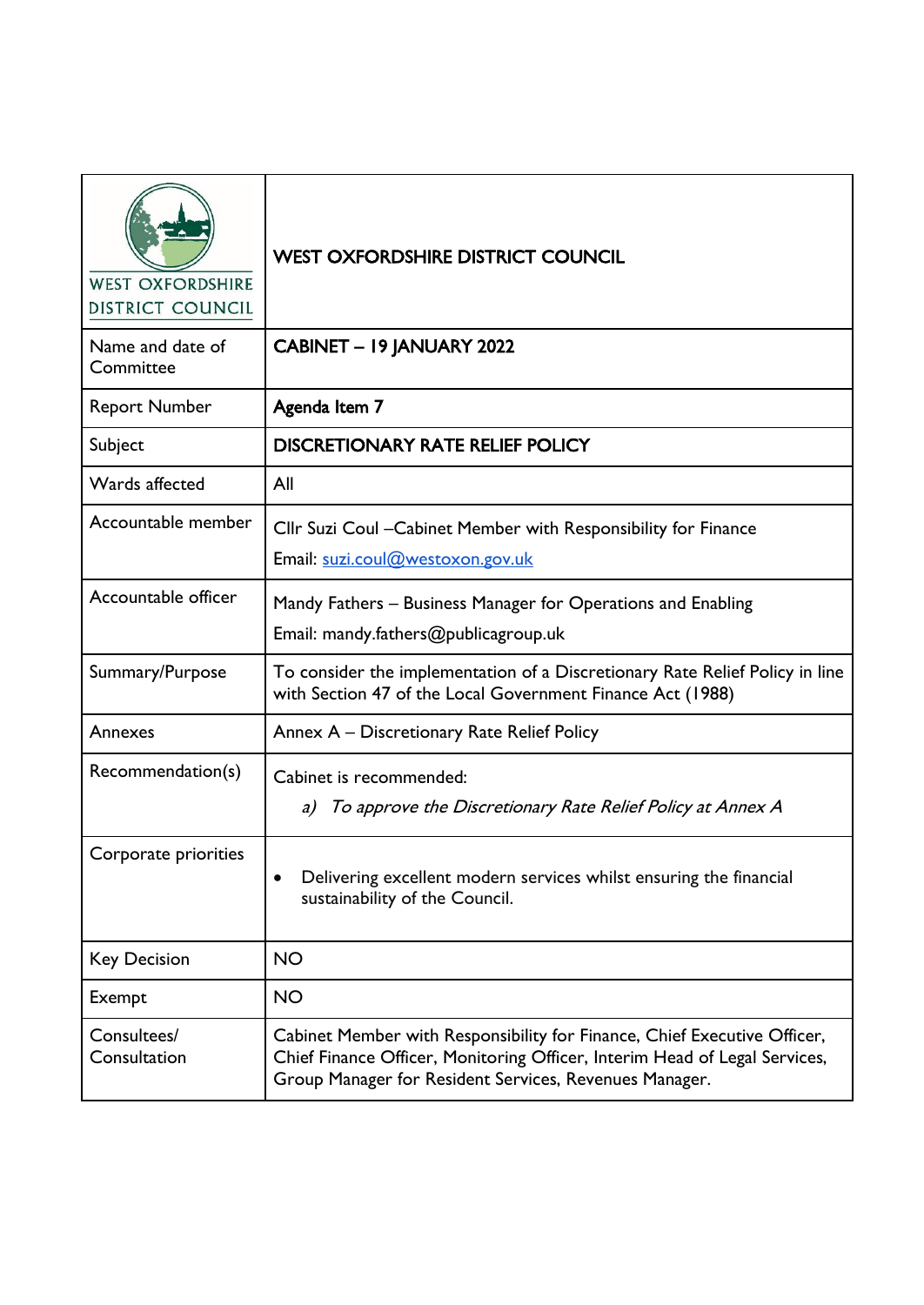### 1. BACKGROUND

- 1.1 The Council is responsible for collecting Business Rates on behalf of the Government, a share of which now forms part of the Council's core funding.
- 1.2 The powers to grant relief from Business Rates are set out within the Local Government Finance Act 1988 (LGFA). Relief may be divided into two types: mandatory and discretionary relief.
- 1.3 In addition, section 69 of the Localism Act 2011 amended section 47 of the LGFA to allow billing authorities to reduce the Business Rates of any local ratepayer. Applications for this category of relief must be in writing and will be considered on an individual basis by Cabinet.

# 2. MAIN POINTS

- 2.1 The Council does not have in place a Discretionary Rate Relief policy. Instead, it has relied on Government legislation, guidance manuals and the Council's Constitution when administering and awarding such reliefs.
- 2.2 However, following on from the Local Government Ombudsman's (LGO) recommendations to the Council in August 2021 to implement a Discretionary Council Tax Discount policy, and to ensure the Council is not at risk of future criticisms, a Policy to address Business Rate reliefs has been created as set out in Annex A (attached).
- 2.3 The Policy will implemented from 1 April 2022 and does not change the current delegated arrangements or how the Council has previously administered its discretionary rate relief in previous years. It simply sets out to formalise the Council's process.

## 5. FINANCIAL IMPLICATIONS

5.1 Following the introduction of the Localised Business Rates Retention scheme in 2013/14 the cost of rate relief falls differently between organisations. The Localised Business Rates regime now has all rate relief funded by the Collection Fund and therefore it is split in the pre-set proportions of the Collection Fund as follows:

Central Government 50% County Council 10% District Council 40%

- 5.2 As relief is funded directly from the Collection Fund its cost is less transparent as there is no longer a financing line with the General Fund. Any relief granted will merely reduce the share the Council receives from Business Rates income.
- 5.3 This changes the Council's relationship with the cost implications of all types of relief as it now funds 40%, including mandatory relief. Clearly this puts the Council at a significant disadvantage to the previous situation where mandatory relief (the bulk of reliefs awarded) was funded by the Government.